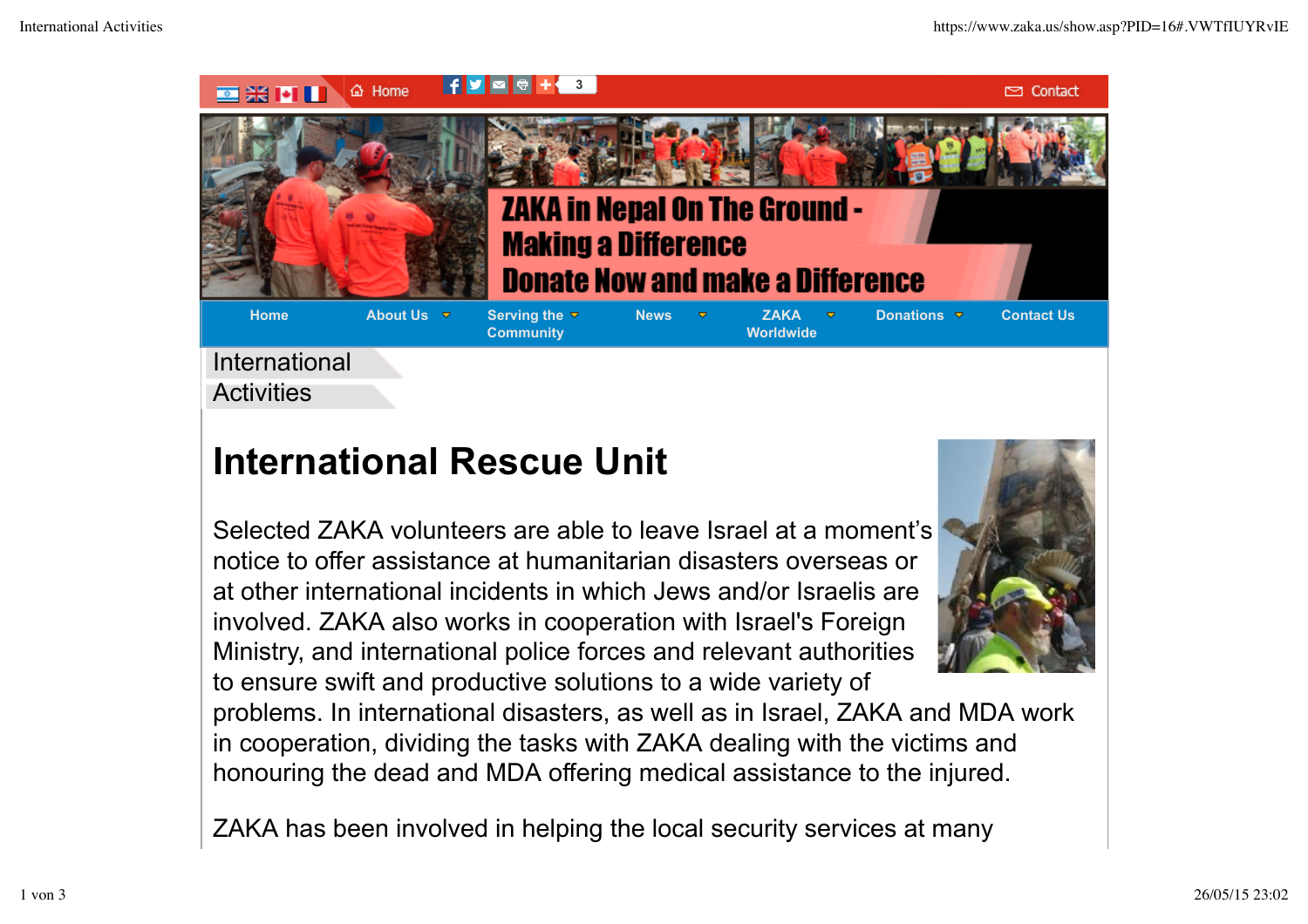international disasters, such as the Columbia shuttle disaster, the terror attacks in Mombasa, Bali, Taba, Turkey and Mumbai, the Tsunami disaster in Thailand, the Katrina hurricane disaster in New Orleans, the plane crashes in Phuket, Thailand and Namibia and many more.

ZAKA is also **expanding its International Rescue Unit** to include local, ZAKA-trained teams that are ready to respond in their local communities to any mass casualty incident.

## **International Advocacy (Hasbara)**

Out of a sense of identification and concern of the interests of the Jewish people and Israelis wherever they may be, ZAKA has placed itself at the service of the State of Israel in its activism and public advocacy campaigns

(hasbara). Working in cooperation with the Foreign Ministry and the Office of the Prime Minister, ZAKA has trained volunteers who speak foreign languages to give interviews to the foreign media. Their function is to ensure that Israel is portrayed in a more just and balanced manner and to reflect the reality of living under the threat of terror.

One of the most potent hasbara campaigns conducted by ZAKA occurred in February 2004 outside the Peace Palace in The Hague, where the hearing on the legality of the security fence was taking place. ZAKA brought the blackened remains of the number 19 Jerusalem bus, in which 11 civilians had been killed